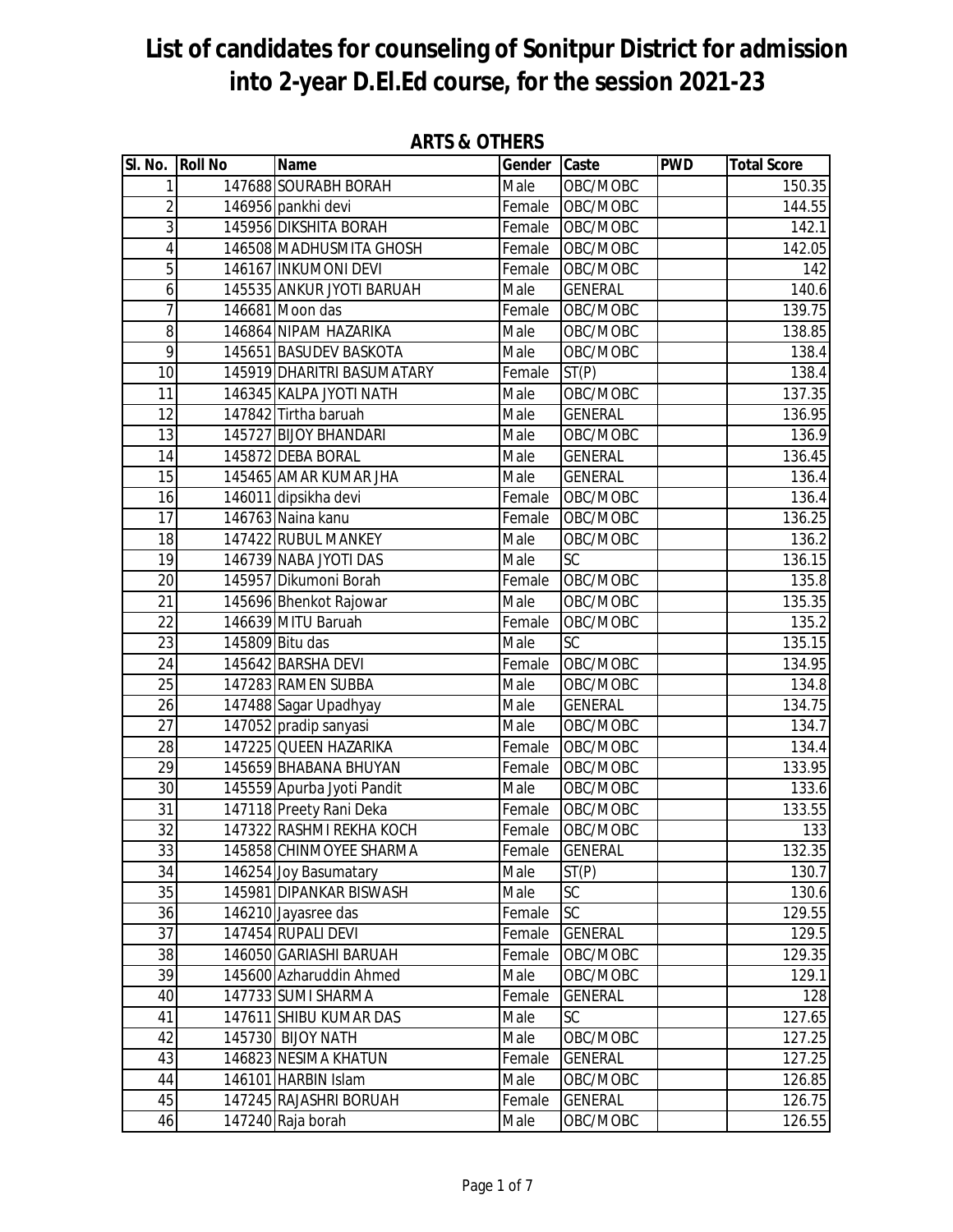| SI. No. Roll No | Name                       | Gender Caste |                | <b>PWD</b> | <b>Total Score</b> |
|-----------------|----------------------------|--------------|----------------|------------|--------------------|
| 47              | 146560 Manisha Singh       | Female       | OBC/MOBC       |            | $\overline{126.2}$ |
| 48              | 146716 MUJAHIDUL ISLAM     | Male         | <b>GENERAL</b> |            | 126.2              |
| 49              | 147165 PRIYANKA PRASAD     | Female       | <b>SC</b>      |            | 126.2              |
| 50              | 147342 Reshma Begum        | Female       | OBC/MOBC       |            | 125.95             |
| 51              | 147207 Purabi bora         | Female       | <b>GENERAL</b> |            | 125.9              |
| $\overline{52}$ | 146013 DIPSIKHA NATH       | Female       | OBC/MOBC       |            | 125.65             |
| 53              | 146060 GITA DHAKAL         | Female       | <b>GENERAL</b> |            | 125.5              |
| $\overline{54}$ | 147113 pratima sapkota     | Female       | <b>GENERAL</b> |            | 125.5              |
| 55              | 145420 aditya aley         | Male         | OBC/MOBC       |            | 125.45             |
| 56              | 145799 Biswajit borah      | Male         | OBC/MOBC       |            | 125.25             |
| 57              | 146219 JENIFOR RAHMAN      | Female       | <b>GENERAL</b> |            | 125.1              |
| 58              | 147538 sanjib dorjee       | Male         | OBC/MOBC       |            | 125.05             |
| 59              | 146439 KRISHNA PAYENG      | Female       | ST(P)          |            | 124.9              |
| 60              | 147696 Subrat boruah       | Male         | <b>GENERAL</b> |            | 124.9              |
| 61              | 146156 Husna Ahmed         | Male         | <b>GENERAL</b> |            | 124.75             |
| 62              | 145915 DHAN MIYA           | Male         | <b>GENERAL</b> |            | 124.55             |
| 63              | 146123 HENA BARUAH         | Female       | <b>GENERAL</b> |            | 124                |
| 64              | 146088 GULSHAN AKTER       | Female       | <b>GENERAL</b> |            | 123.95             |
| 65              | 147177 PUJA SAHU           | Female       | OBC/MOBC       |            | 123.9              |
| 66              | 147581 Satabdi nath        | Female       | OBC/MOBC       |            | 123.8              |
| 67              | 147124 Premankur Bhowmik   | Male         | OBC/MOBC       |            | 123.75             |
| 68              | 146932 Pallabi das         | Female       | <b>SC</b>      |            | 123.6              |
| 69              | 145952 DIGANTA PEGU        | Male         | ST(P)          |            | 123.2              |
| 70              | 145980 DIPANKAR BAURI      | Male         | OBC/MOBC       |            | 123.15             |
| 71              | 147068 PRANAB GOWALA       | Male         | OBC/MOBC       |            | 123.15             |
| $\overline{72}$ | 145455 Ali Naushad         | Male         | OBC/MOBC       |            | 123.1              |
| 73              | 145719 BIDYUT BORAH        | Male         | OBC/MOBC       |            | 123                |
| 74              | 145602 BABITA KUMARI       | Female       | OBC/MOBC       |            | 122.95             |
| 75              | 145877 DEBAJIT BORAH       | Male         | OBC/MOBC       |            | 122.9              |
| $\overline{76}$ | 147897 WAJIDA MARGINA      | Female       | OBC/MOBC       |            | 122.9              |
| $\overline{77}$ | 145984 DIPANKAR NATH       | Male         | OBC/MOBC       |            | 122.8              |
| $\overline{78}$ | 147230 RAFIKUL ISLAM       | Male         | OBC/MOBC       |            | 122.8              |
| 79              | 147792 swagata basu        | Female       | <b>GENERAL</b> |            | 122.75             |
| 80              | 145419 Aditi hazarika      | Female       | <b>SC</b>      |            | 122.55             |
| 81              | 145638 Barnali Saikia      | Female       | OBC/MOBC       |            | 122.5              |
| 82              | 147239 RAJ TANTY           | Male         | OBC/MOBC       |            | 122.5              |
| 83              | 146397 Kaushik Kumar Gogoi | Male         | OBC/MOBC       |            | 122.45             |
| 84              | 146898 NIZAMUDDIN AHMED    | Male         | <b>GENERAL</b> |            | 122.15             |
| 85              | 146692 mousumi saikia      | Female       | OBC/MOBC       |            | 122.05             |
| 86              | 145585 ARUN GUWALLA        | Male         | OBC/MOBC       |            | 122                |
| 87              | 146386 karishma devi       | Female       | OBC/MOBC       |            | 122                |
| 88              | 147143 PRIYA DEY           | Female       | <b>GENERAL</b> |            | 121.9              |
| 89              | 146649 MOMINA BEGUM        | Female       | <b>GENERAL</b> |            | 121.7              |
| 90              | 146729 munmi devi          | Female       | OBC/MOBC       |            | 121.7              |
| 91              | 146872 NIRANJAN DAS        | Male         | <b>SC</b>      |            | 121.7              |
| 92              | 146051 GARIMA BARUAH       | Female       | OBC/MOBC       |            | 121.6              |
| 93              | 146238 JITEN GUWALA        | Male         | OBC/MOBC       |            | 121.45             |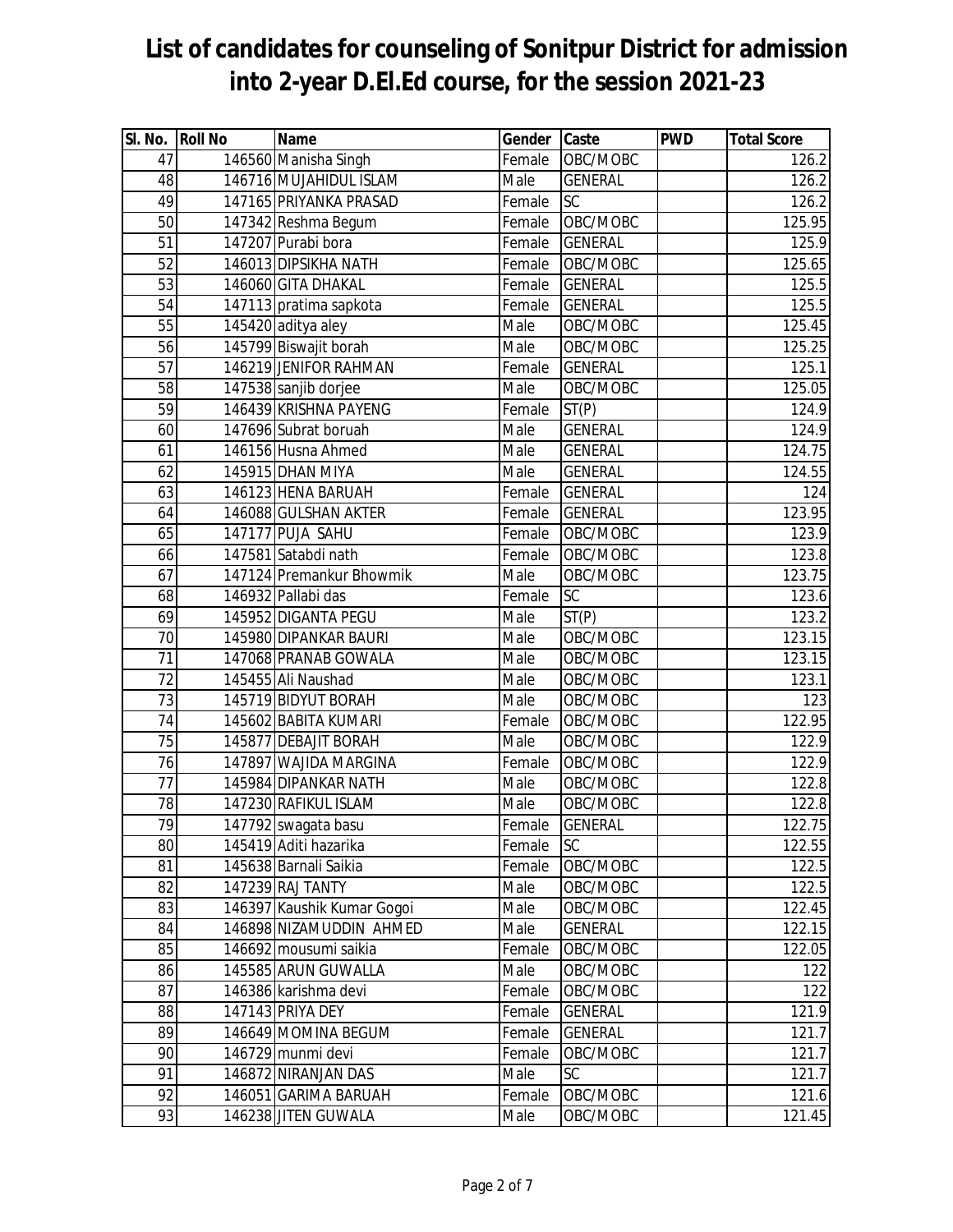| SI. No. Roll No  | Name                            | Gender Caste               |                | <b>PWD</b> | <b>Total Score</b> |
|------------------|---------------------------------|----------------------------|----------------|------------|--------------------|
| 94               | 147329 RASHMITA GOGOI           | Female                     | OBC/MOBC       |            | 121.45             |
| 95               | 145962 dimpee kalita            | Female                     | <b>GENERAL</b> |            | 121.33             |
| 96               | 145518 ANJAN BARAH              | Male                       | <b>GENERAL</b> |            | 121.3              |
| 97               | 146690 Mousumi parbat           | Female                     | <b>GENERAL</b> |            | 121.2              |
| 98               | 145505 ANIL BHATTARAI           | Male                       | OBC/MOBC       |            | 121.15             |
| 99               | 147694 Subha Ranjan Nath        | Male                       | OBC/MOBC       |            | 121.05             |
| 100              | 145500 ANANYA DAS               | Female                     | <b>SC</b>      |            | 120.9              |
| 101              | 145644 BARSHA DEY               | Female                     | OBC/MOBC       |            | 120.9              |
| 102              | 147425 Rudramani dulal          | Male                       | <b>GENERAL</b> |            | 120.9              |
| 103              | 147515 SANDIP SIWAKOTI          | $\overline{\mathsf{Male}}$ | <b>GENERAL</b> |            | 120.9              |
| 104              | 147599 Shabnam khan             | Female                     | <b>GENERAL</b> |            | 120.9              |
| 105              | 146308 JYOTIKA DAS              | Female                     | <b>SC</b>      |            | 120.85             |
| 106              | 145684 BHASKAR JYOTI BHARALI    | Male                       | OBC/MOBC       |            | 120.7              |
| 107              | 146253 JOSHNA SARMAH            | Female                     | <b>GENERAL</b> |            | 120.7              |
| 108              | 146758 NABARUN PAUL             | Male                       | OBC/MOBC       |            | 120.7              |
| 109              | 147858 tulika bhuyan            | Female                     | OBC/MOBC       |            | 120.7              |
| 110              | 147574 SARITA DEVI              | Female                     | OBC/MOBC       |            | 120.5              |
| 111              | 145568 ARFINA SULTANA           | Female                     | OBC/MOBC       |            | 120.35             |
| 112              | 146989 PARTHA pratim basumatary | Male                       | ST(P)          |            | 119.95             |
| 113              | 145794 BISMITA HAZARIKA         | Female                     | OBC/MOBC       |            | 119.9              |
| 114              | 147765 Suraj subba              | Male                       | OBC/MOBC       |            | 119.8              |
| 115              | 145610 BABY BORUAH              | Female                     | OBC/MOBC       |            | 119.75             |
| 116              | 147066 PRANAB BORAH             | Male                       | OBC/MOBC       |            | 119.7              |
| 117              | 147131 Principriya boruah       | Female                     | OBC/MOBC       |            | 119.7              |
| 118              | 147150 Priyanka boruah          | Female                     | OBC/MOBC       |            | 119.6              |
| 119              | 145850 Chimpi boruah            | Female                     | OBC/MOBC       |            | 119.55             |
| 120              | 145427 AIMONI BORAH             | Female                     | <b>SC</b>      |            | 119.3              |
| 121              | 146122 HEMANTA THAPA            | Male                       | OBC/MOBC       |            | 119.25             |
| $\overline{122}$ | 146468 Lakhimai Kutum           | Female                     | ST(P)          |            | 119.05             |
| 123              | 147138 PRITTYREKHA DUTTA        | Female                     | OBC/MOBC       |            | 118.9              |
| 124              | 145791 BISHNU JYOTI BORAH       | Male                       | OBC/MOBC       |            | 118.75             |
| 125              | 146085 GOURI DEVI               | Female                     | OBC/MOBC       |            | 118.7              |
| 126              | 145772 BINOY PATGIRI            | Male                       | ST(P)          |            | 118.65             |
| 127              | 146990 PARTHA PRATIM NATH       | Male                       | OBC/MOBC       |            | 118.1              |
| 128              | 145969 DIPAK ADHIKARI           | Male                       | OBC/MOBC       |            | 118.05             |
| 129              | 145646 BARSHA DUTTA             | Female                     | OBC/MOBC       |            | 117.9              |
| 130              | 145900 DEEPASHREE BORAH         | Female                     | OBC/MOBC       |            | 117.9              |
| 131              | 147550 SANKAR DAS               | Male                       | OBC/MOBC       |            | 117.8              |
| 132              | 147642 Sima sahu                | Female                     | OBC/MOBC       |            | 117.75             |
| 133              | 147025 POMPIYA GHOSH            | Female                     | OBC/MOBC       |            | 117.6              |
| 134              | 146063 Gitamoni chutia          | Female                     | OBC/MOBC       |            | 117.35             |
| 135              | 146378 Karishma Borah           | Female                     | OBC/MOBC       |            | 117.35             |
| 136              | 146523 MAINU CHAMUA             | Female                     | OBC/MOBC       |            | 117.25             |
| 137              | 147464 RUPJYOTI BORAH           | Female                     | OBC/MOBC       |            | 117.25             |
| 138              | 146797 NAYAN JYOTI GOGOI        | Male                       | OBC/MOBC       |            | 117.1              |
| 139              | 147022 POMPI HAZARIKA           | Female                     | OBC/MOBC       |            | 117.05             |
| 140              | 146353 Kalyan jyoti Borah       | Male                       | OBC/MOBC       |            | 116.95             |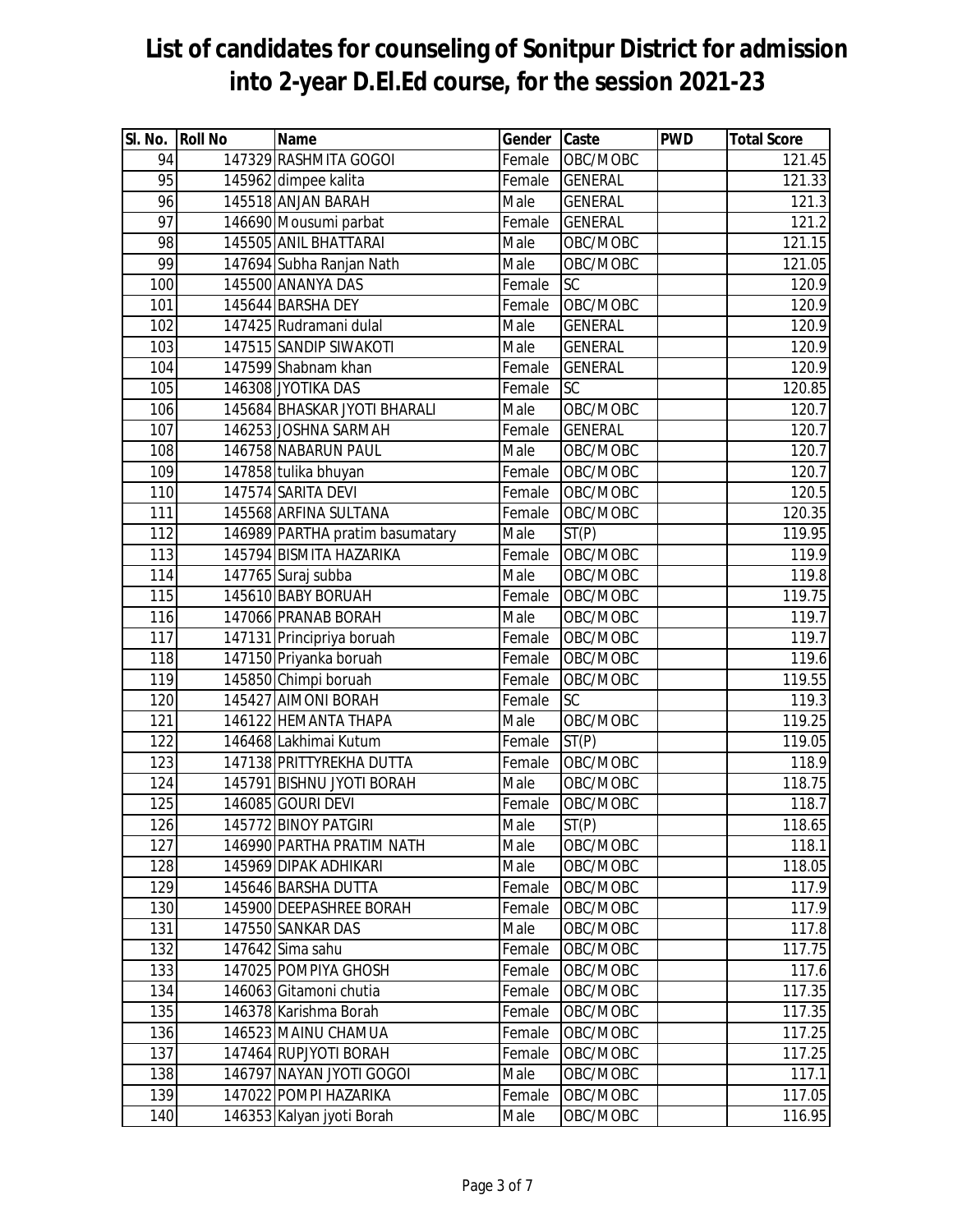| SI. No. Roll No | Name                         | Gender Caste               |                 | <b>PWD</b> | <b>Total Score</b> |
|-----------------|------------------------------|----------------------------|-----------------|------------|--------------------|
| 141             | 147127 PRERINE NAG           | Female                     | OBC/MOBC        |            | 116.85             |
| 142             | 147191 PUJA KUMARI SAHU      | Female                     | OBC/MOBC        |            | 116.75             |
| 143             | 145964 DIMPI HAZARIKA        | Female                     | OBC/MOBC        |            | 116.6              |
| 144             | 147293 RANJITA BARUAH        | Female                     | OBC/MOBC        |            | 116.45             |
| 145             | 147145 PRIYA KATHARPI        | Female                     | ST(H)           |            | 116.45             |
| 146             | 146201 JAYANTA DAS           | Male                       | $\overline{SC}$ |            | 116.05             |
| 147             | 147561 Santanu borah         | Male                       | OBC/MOBC        |            | 115.95             |
| 148             | 146380 KARISHMA CHETRY       | Female                     | OBC/MOBC        |            | 115.9              |
| 149             | 145738 Bikash das            | Male                       | <b>SC</b>       |            | 115.9              |
| 150             | 146027 DRISTIPARNA MEDHI     | Female                     | <b>SC</b>       |            | 115.85             |
| 151             | 147327 Rashmita chetry       | Female                     | OBC/MOBC        |            | 115.65             |
| 152             | 145705 BIBHA RANI DAS        | Female                     | <b>SC</b>       |            | 115.55             |
| 153             | 146503 MADHURJYA DUWARAH     | Male                       | OBC/MOBC        |            | 115.45             |
| 154             | 145581 ARPITA DAS            | Female                     | <b>SC</b>       |            | 115.4              |
| 155             | 146847 NIKITA DEVI           | Female                     | OBC/MOBC        |            | 115.3              |
| 156             | 147362 RIMPI DOLEY           | Female                     | ST(P)           |            | 115.1              |
| 157             | 147640 SILPI REKHA BORAH     | Female                     | OBC/MOBC        |            | 114.95             |
| 158             | 147353 rima borah            | Female                     | OBC/MOBC        |            | 114.7              |
| 159             | 146348 kalpana subba         | Female                     | OBC/MOBC        |            | 114.65             |
| 160             | 145955 DIKSHA CHETRY         | Female                     | OBC/MOBC        |            | 114.35             |
| 161             | 147011 Pintu Barzo           | Male                       | OBC/MOBC        |            | 114.2              |
| 162             | 146580 Mantu Hazarika        | Male                       | <b>SC</b>       |            | 114.15             |
| 163             | 147271 RAKTIM BORAH          | Male                       | OBC/MOBC        |            | 114.1              |
| 164             | 145838 CHANDRA KUMAR ALEY    | Male                       | OBC/MOBC        |            | 114.05             |
| 165             | 145725 bijit kullu           | Male                       | OBC/MOBC        |            | 113.75             |
| 166             | 147895 Varsha chetry         | Female                     | OBC/MOBC        |            | 113.7              |
| 167             | 145923 Dharitri gogoi        | Female                     | OBC/MOBC        |            | 113.5              |
| 168             | 146815 NEELAKSHI BARUAH      | Female                     | OBC/MOBC        |            | 113.4              |
| 169             | 147418 Rowsanara begum       | Female                     | OBC/MOBC        |            | 113.1              |
| 170             | 145593 Asinta Doley          | $\overline{\mathsf{Male}}$ | ST(P)           |            | 113.1              |
| 171             | 146570 MANOJ KUMAR BHOWMIK   | Male                       | OBC/MOBC        |            | 112.85             |
| 172             | 147243 RAJANI BALA GHOSH     |                            | Female OBC/MOBC |            | 112.7              |
| 173             | 147072 pranabita nandy       |                            | Female OBC/MOBC |            | 112.65             |
| 174             | 147314 RASHMI DAS            | Female                     | <b>SC</b>       |            | 112.65             |
| 175             | 145800 BISWAJIT BORAH        | Male                       | OBC/MOBC        |            | 112.55             |
| 176             | 146234 JINA GOWALA           | Female                     | OBC/MOBC        |            | 112.55             |
| 177             | 146855 NIKUMONI DAS          | Female                     | OBC/MOBC        |            | 112.55             |
| 178             | 146950 Pankaj chetry         | Male                       | OBC/MOBC        |            | 112.55             |
| 179             | 146436 KRISHNA MAYURI CHETRY | Female                     | OBC/MOBC        |            | 112.5              |
| 180             | 146664 MONIKA RAJKHOWA       | Female                     | OBC/MOBC        |            | 112.5              |
| 181             | 147619 SHILPISIKHA DAS       | Female                     | <b>SC</b>       |            | 112.45             |
| 182             | 146616 Mighty das            | Female                     | OBC/MOBC        |            | 112.35             |
| 183             | 145715 BIDYA MONI DAS        | Female                     | <b>SC</b>       |            | 111.7              |
| 184             | 146275 Junali Swargiary      | Female                     | ST(P)           |            | 111.55             |
| 185             | 145880 DEBAJIT DOLEY         | Male                       | ST(P)           |            | 110.3              |
| 186             | 145700 BIBEK DAS             | Male                       | $\overline{SC}$ |            | 110.25             |
| 187             | 146921 PAHARIE BANIA         | Female                     | <b>SC</b>       |            | 110.05             |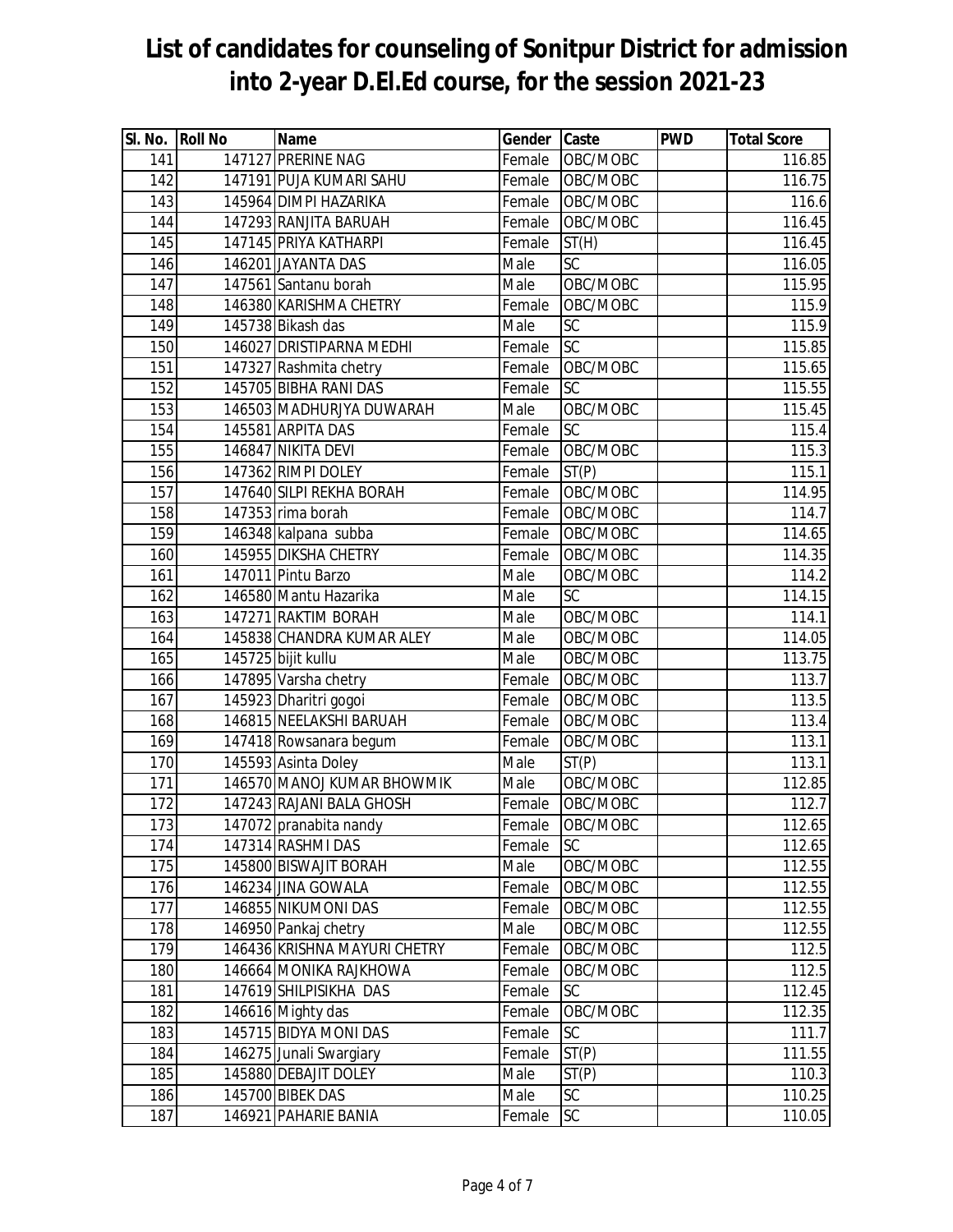| SI. No. Roll No  | <b>Name</b>                   | Gender Caste               |           | <b>PWD</b> | <b>Total Score</b> |
|------------------|-------------------------------|----------------------------|-----------|------------|--------------------|
| 188              | 146917 PABITRA PAYENG         | Male                       | ST(P)     |            | 109.95             |
| 189              | 147881 Usha pegu              | Female                     | ST(P)     |            | 109.6              |
| 190              | 145598 AYUSEE RANJAN          | Female                     | SC        |            | 109.5              |
| 191              | 145883 DEBAJIT MALODAS        | Male                       | SC        |            | 109.5              |
| 192              | 146334 KABITa mAndal          | Female                     | <b>SC</b> |            | 109.25             |
| 193              | 145785 BISENT PARDUM          | Male                       | ST(P)     |            | 108                |
| 194              | 146398 kaushik payeng         | Male                       | ST(P)     |            | 107.8              |
| 195              | 147371 Rinjal Medhi           | Male                       | ST(P)     |            | 106.6              |
| 196              | 147677 SONAMAINAW RABHA       | Female                     | ST(P)     |            | 106.2              |
| 197              | 147684 SONMANI PAYENG         | Female                     | ST(P)     |            | 105.9              |
| 198              | 147172 promila pegu           | Female                     | ST(P)     |            | 105.65             |
| 199              | 147890 UTPAL PEGU             | Male                       | ST(P)     |            | 105.4              |
| 200              | 146531 Mamta daimari          | Female                     | ST(P)     |            | 105.15             |
| 201              | 147552 Sankar Jyoti Boro      | Male                       | ST(P)     |            | 105.1              |
| 202              | 147785 Susmita doley          | Female                     | ST(P)     |            | 104.45             |
| 203              | 145761 BINALI BASUMATARY      | Female                     | ST(P)     |            | 102.9              |
| 204              | 145712 Bidintha boro          | Male                       | ST(P)     |            | 102.6              |
| 205              | 146634 Miss kanchan singnarpi | Female                     | ST(H)     |            | 102                |
| 206              | 147415 Roshan ronghang        | Male                       | ST(H)     |            | 98.85              |
| 207              | 145413 ABHIJIT TERON          | Male                       | ST(H)     |            | 96.3               |
| 208              | 145673 BHANTI TERANGPI        | Female                     | ST(H)     |            | 95.6               |
| 209              | 145464 Amal rongpi            | Male                       | ST(H)     |            | 95.15              |
| 210              | 147544 Sanjib Terang          | Male                       | ST(H)     |            | 93.8               |
| 211              | 147051 PRADIP PHANGCHO        | Male                       | ST(H)     |            | 88                 |
| 212              | 147457 RUPAM ENGTI            | Male                       | ST(H)     |            | 86.1               |
| $\overline{213}$ | 146021 Dipu das               | Male                       | SC        | Yes        | 85.45              |
| 214              | 146482 LILY BEYPI             | Female                     | ST(H)     |            | 85.3               |
| 215              | 147854 trishna saha           | Female                     | OBC/MOBC  | Yes        | 72.75              |
| $\overline{216}$ | 145896 DEEP KUTUM             | $\overline{\mathsf{Male}}$ | ST(P)     | Yes        | 56.95              |

#### **SCIENCE**

|                           | 145937 DHRUBAJYOTI BORAH | Male   | <b>GENERAL</b> | 142.95 |
|---------------------------|--------------------------|--------|----------------|--------|
| $\mathbf{2}_{\mathsf{I}}$ | 146455 Kushal gayan      | Male   | OBC/MOBC       | 141.55 |
| 3                         | 146807 NAYANMONI KEOT    | Male   | <b>GENERAL</b> | 141    |
| 4                         | 147192 puja kurmi        | Female | OBC/MOBC       | 140.65 |
| 5                         | 145911 devabrot bhuyan   | Male   | <b>GENERAL</b> | 137.55 |
| 6                         | 147592 Sekhar oza        | Male   | OBC/MOBC       | 132    |
| 7                         | 146466 LAKHI DEVI        | Male   | OBC/MOBC       | 131.5  |
| 8                         | 146152 HRISHAV SHARMAH   | Male   | <b>GENERAL</b> | 130.1  |
| 9                         | 146599 md rabiul hussain | Male   | OBC/MOBC       | 129.15 |
| 10 <sup>1</sup>           | 146951 Pankaj Gowala     | Male   | OBC/MOBC       | 128.55 |
| 11                        | 146923 Palash jyoti nath | Male   | OBC/MOBC       | 127.15 |
| 12                        | 147289 RANJAN BARUAH     | Male   | OBC/MOBC       | 126.85 |
| 13                        | 147274 RAKTIM SAIKIA     | Male   | OBC/MOBC       | 126.8  |
| 14                        | 147088 PRANJAL RIJAL     | Male   | <b>GENERAL</b> | 126.7  |
| 15                        | 146771 Nalanda devi      | Female | OBC/MOBC       | 126.35 |
| 16                        | 146988 Partha baruah     | Male   | OBC/MOBC       | 126    |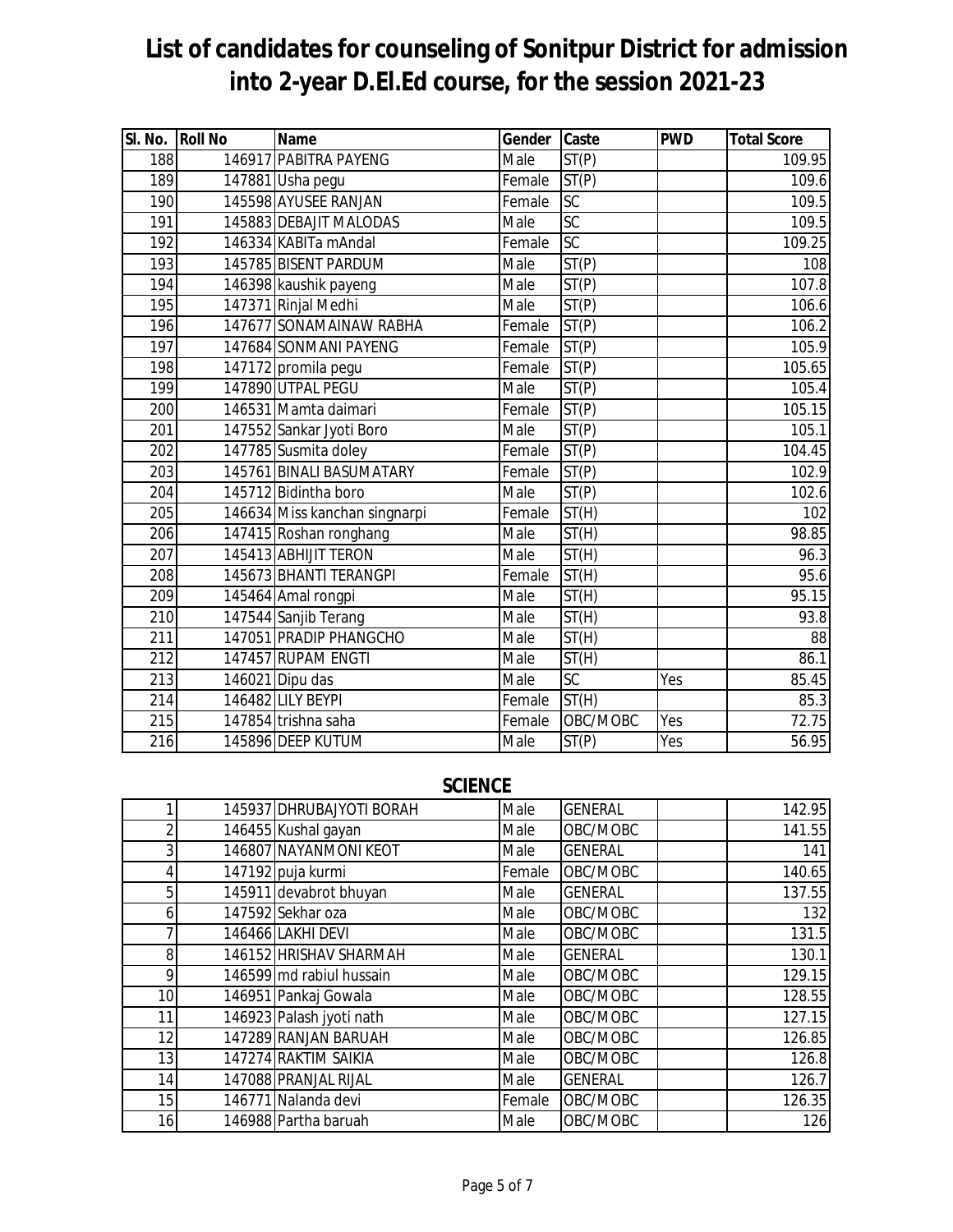| SI. No. Roll No | Name                           | Gender Caste |                 | <b>PWD</b> | <b>Total Score</b>  |
|-----------------|--------------------------------|--------------|-----------------|------------|---------------------|
| 17              | 147584 SAURAV BAISHYA          | Male         | <b>GENERAL</b>  |            | 125.75              |
| 18              | 146913 PABAN NEOG              | Male         | OBC/MOBC        |            | $\overline{125.65}$ |
| 19              | 147622 SHIWANI BORAH           | Female       | OBC/MOBC        |            | 124.9               |
| 20              | 145972 DIPAK SHILL             | Male         | OBC/MOBC        |            | 124.65              |
| 21              | 146492 Lovely kalita           | Female       | <b>GENERAL</b>  |            | 124.2               |
| $\overline{22}$ | 146573 Manoj sarmah            | Male         | <b>GENERAL</b>  |            | 123.4               |
| 23              | 147059 PRAGYASREE SARMAH       | Female       | <b>GENERAL</b>  |            | 123.3               |
| $\overline{24}$ | 145729 Bijoy Krishna Bhattarai | Male         | <b>GENERAL</b>  |            | 122.3               |
| 25              | 145770 BINOD LUITEL            | Male         | OBC/MOBC        |            | 122.15              |
| 26              | 146080 Gopal Ranjan gonju      | Male         | OBC/MOBC        |            | 121.9               |
| 27              | 147413 ROSELIN BHUYAN          | Female       | <b>GENERAL</b>  |            | 121.85              |
| 28              | 146701 Mridusmita madhukalya   | Female       | <b>GENERAL</b>  |            | 121.7               |
| $\overline{29}$ | 145879 DEBAJIT DEBNATH         | Male         | OBC/MOBC        |            | 121.65              |
| 30              | 145589 ARUP JYOTI NATH         | Male         | OBC/MOBC        |            | 120.35              |
| 31              | 147498 SAHIBUR RAHAMAN         | Male         | OBC/MOBC        |            | 120.2               |
| $\overline{32}$ | 147534 Sanjana Halowai         | Female       | <b>GENERAL</b>  |            | 120.05              |
| 33              | 147069 pranab jyoti mili       | Male         | ST(P)           |            | 119.7               |
| 34              | 145438 Akankshya borah         | Female       | <b>GENERAL</b>  |            | 119.55              |
| 35              | 146159 Idrish Ali              | Male         | <b>GENERAL</b>  |            | 119.05              |
| 36              | 147405 ROBIN SARMAH            | Male         | <b>GENERAL</b>  |            | 118                 |
| $\overline{37}$ | 146176 jadav sharma            | Male         | <b>GENERAL</b>  |            | 117.6               |
| 38              | 145891 Debasish thapa          | Male         | OBC/MOBC        |            | 117.3               |
| 39              | 147341 rekhamoni rajbongshi    | Female       | OBC/MOBC        |            | 116.65              |
| 40              | 146734 MUNU MEDHI              | Female       | ST(P)           |            | 116.45              |
| 41              | 147394 RITURAJ BORAH           | Male         | <b>GENERAL</b>  |            | 116.4               |
| 42              | 147903 Yadab Sanjel            | Male         | OBC/MOBC        |            | 116.2               |
| 43              | 147485 SAGAR BHANDARI          | Male         | OBC/MOBC        |            | 116.1               |
| 44              | 146598 MD MOHIDUL ISLAM        | Male         | <b>GENERAL</b>  |            | 115.8               |
| 45              | 147759 Sunu Choudhury          | Female       | <b>GENERAL</b>  |            | 115.45              |
| 46              | 146416 KISHAN DEURI            | Male         | ST(P)           |            | 115.35              |
| 47              | 145685 BHASKAR JYOTI BHUYAN    | Male         | OBC/MOBC        |            | 115.3               |
| 48              | 147089 PRANJEET DOLEY          | Male         | ST(P)           |            | 114.7               |
| 49              | 145954 DIKCHYA DEVI            |              | Female OBC/MOBC |            | 114.3               |
| 50              | 147764 SURAJ LAMA              | Male         | OBC/MOBC        |            | 114.2               |
| 51              | 145410 ABHIJIT BHUYAN          | Male         | OBC/MOBC        |            | 114.15              |
| 52              | 147071 PRANAB KUMAR NATH       | Male         | OBC/MOBC        |            | 114.15              |
| 53              | 145870 DAMUDAR BASKOTA         | Male         | OBC/MOBC        |            | 114.1               |
| 54              | 146745 Nabakrishna Gogoi       | Male         | OBC/MOBC        |            | 113.55              |
| 55              | 147254 RAJIB BORMAN            | Male         | <b>SC</b>       |            | 113.55              |
| 56              | 146420 Kishur patgiri          | Male         | ST(P)           |            | 113.2               |
| 57              | 145936 DHRUBAJYOTI BORAH       | Male         | OBC/MOBC        |            | 112.7               |
| 58              | 147860 TULIKA LODH             | Female       | OBC/MOBC        |            | 112.7               |
| 59              | 147465 RUPJYOTI PEGU           | Female       | ST(P)           |            | 112.65              |
| 60              | 146870 Niranjan borah          | Male         | OBC/MOBC        |            | 112.5               |
| 61              | 146226 JIABUR ROHMAN           | Male         | OBC/MOBC        |            | 112.45              |
| 62              | 145584 Arun adhikari           | Male         | OBC/MOBC        |            | 112.35              |
| 63              | 146817 Neelanjana Boro         | Female       | ST(P)           |            | 111.95              |